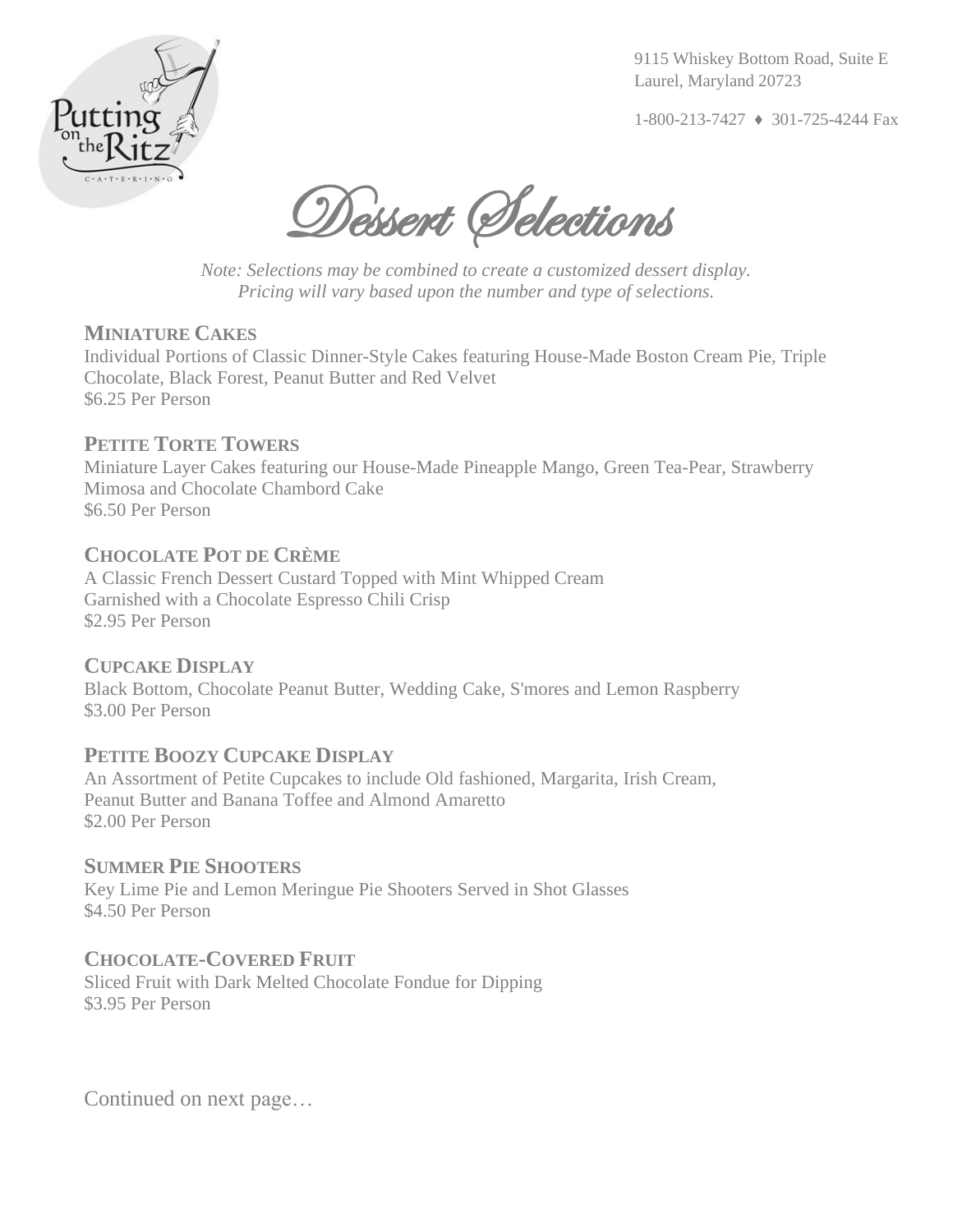# **MELTED CHOCOLATE FANTASY**

Dark Melted Chocolate Served with Skewers of Sliced Fruits, Biscotti, Marshmallows, Graham Crackers, Pretzel Sticks, Gaufrette Rolled Wafers and Shredded Coconut for Dipping \$4.95 Per Person Optional Chocolate Fountain Rental \$250.00

## **CHEF'S HOMEMADE CONFECTIONS**

Homemade Lace Cookies, French Almond Macaroons, Whoopee Pies and Chocolate Truffles \$3.95 Per Person

# **CRÈME BRULE SPOONS**

A Chilled, Stirred Custard Sprinkled with Sugar and Caramelized by a Flame \$3.95 Per Person

# **ASSORTED MINI FRENCH PASTRIES**

\$5.95 - \$9.95 Per Person

## **ASSORTED PIES**

Chef's Selection of Assorted Pies may include some of the following: Apple, Banana Cream, Blueberry, Boston Cream, Cherry, Chocolate Cream, Coconut Cream, Key Lime, Lemon Meringue, Peach, Pecan, Pumpkin \$3.50 - \$7.00 Per Person

## **ASSORTED LAYER CAKES, MOUSSE CAKES & CHEESECAKES DISPLAY**

Chef's Selection of Assorted Cakes may include some of the following: Bailey's Irish Cream, Old-Fashioned Carrot, White Chocolate Mousse, Chocolate Chambord, Strawberry Romanoff, Tiramisu, Coconut Cake, Lemon Layer Cake, Turtle Cheesecake, Key Lime Cheesecake, New York Cheesecake, White Chocolate Raspberry Cheesecake \*Note Number of Total Cakes Based on Guest Count \$6.50 Per Person

# **ICE CREAM SUNDAE BAR**

With Assorted Toppings \$5.95 Per Person

# **MARTINI ICE CREAM, BROWNIE & HOT FUDGE SUNDAE BAR**

Fill Your Martini Glass with Vanilla Ice Cream, Brownies, Hot Fudge, Assorted Sundae Bar Toppings, Whipped Cream and Cherries \$7.95 Per Person

### **MOUSSE DISPLAY WITH CANDY TOPPINGS**

Chocolate Mud Pie, Vanilla Bean, Strawberry, Peanut Butter and Malted Milk Shake With Crumbled Heath Bar, Oreo's, M&M's, Reese's Pieces and Graham Cracker \$3.50 Per Person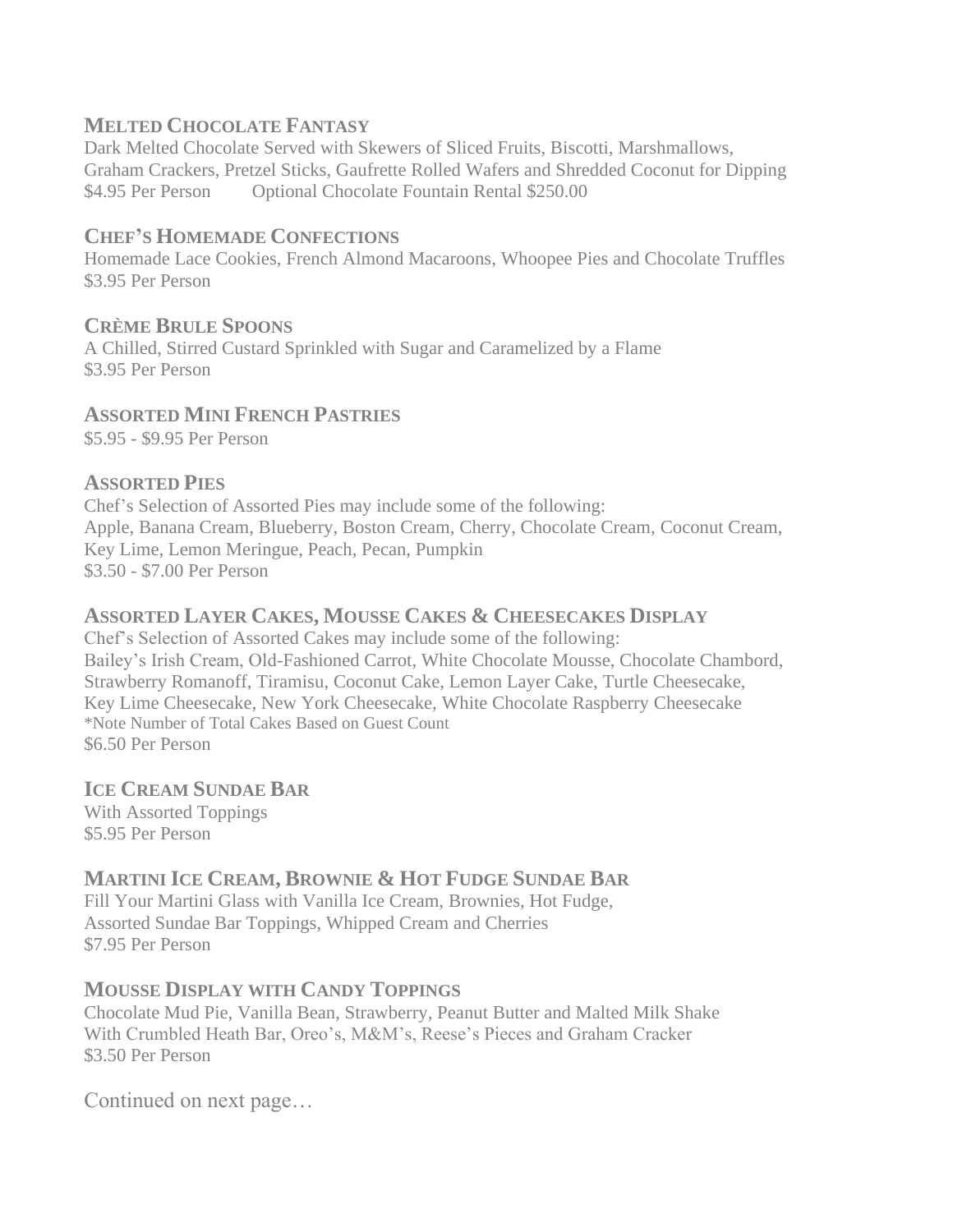# **SORBET BAR**

Guests Choice of Lemon, Mango and Raspberry Sorbet Topped with Mixed Berries \$3.95 Per Person

# **PETITE APPLEDORE ISLAND APPLE CRISPS**

Named for an Island off the Coast of Maine Topped with a Cinnamon Scented Crispy Crust, Served A La Mode with Vanilla Bean Ice Cream Drizzled with Creamy Caramel \$3.50 Per Person

# **S'MORES STATION**

A Real Campsite Treat Brought Indoors with Roasted Marshmallows, Hershey's Chocolate and Crispy Graham Crackers \$3.95 Per Person

# **ROOT BEER FLOAT BAR**

\$2.00 Per Person

# **DESSERT FLAMBÉ STATION**

An Interactive Station featuring Guest's Choice of: Traditional Bananas Foster with Banana Liqueur served over Vanilla Ice Cream Apples Flambé with Apple Liqueur served over Cinnamon and Brown Sugar Beignets Peaches on Fire with Peach Liqueur served over Homemade Cobbler \$8.95 Per Person (Plus \$150.00 per Station Attendant)

# **JUMBO COOKIES, BROWNIES AND BLONDIES**

\$3.00 Per Person

# **ASSORTED SHEET CAKES**

Featuring Chocolate, Carrot, German Chocolate and Red Velvet \$3.95 Per Person

# **CARAMEL APPLE STATION**

Freshly Sliced Red Apples dipped in Caramel with Sprinkles, Chopped Peanuts, Heath Bar Pieces, Oreo Pieces and Peanut Butter Candy \$5.25 Per Person

# **PETITE CARAMELIZED APPLE SHORTCAKE**

Caramelized Apple Slices and Madagascar Vanilla Cream served with Sugar-Crusted Biscuits in a Miniature Martini Glass \$2.95 Per Person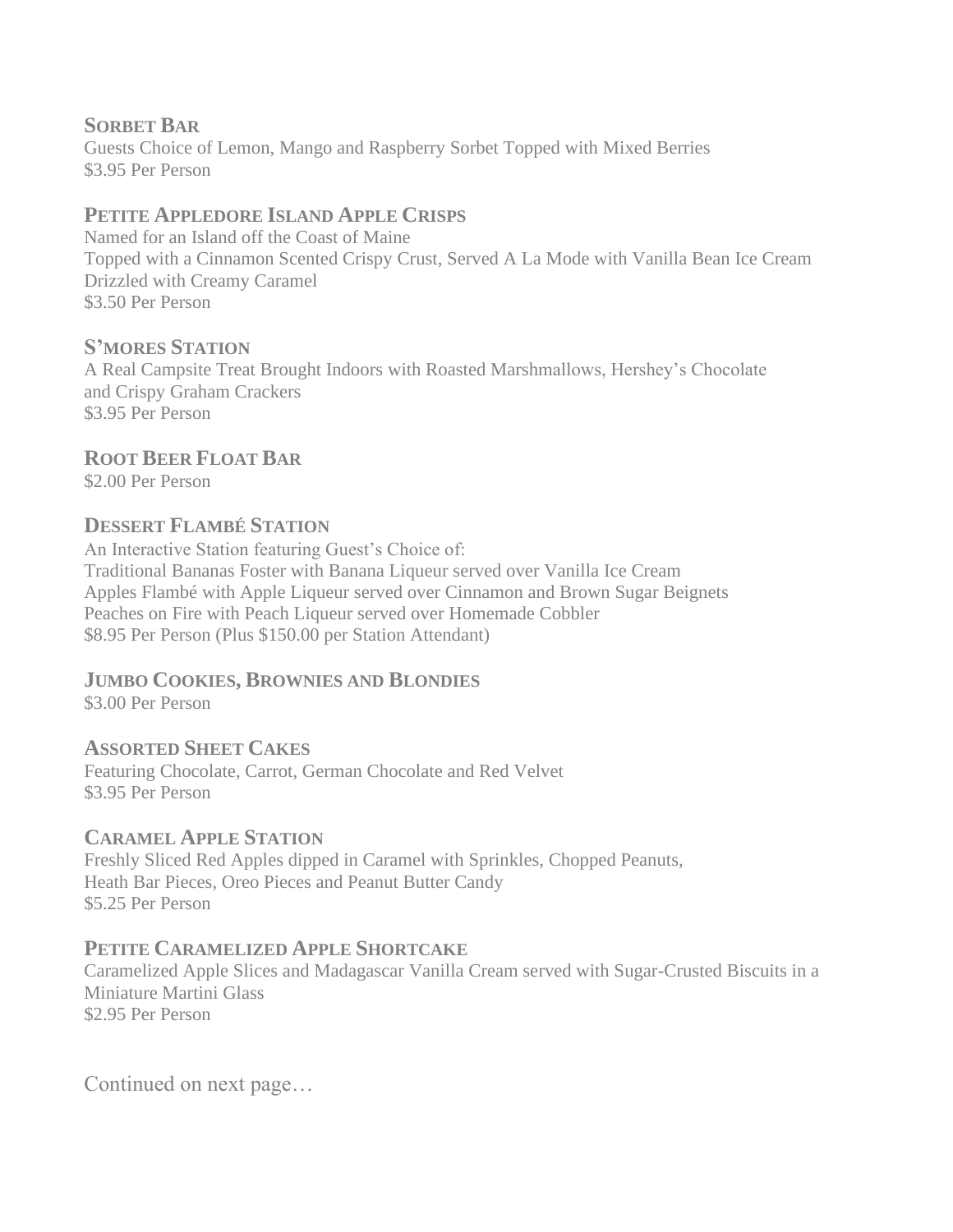# **PETITE STRAWBERRY SHORTCAKE (PEACH ALSO AVAILABLE)**

Grilled Sweet Strawberries with Madagascar Vanilla Cream served with Sugar-Crusted Biscuits in a Miniature Martini Glass \$2.25 Per Person

# **CHEESECAKE LOLLIPOPS** Dipped in Chocolate and Decorated

\$3.95 Per Person

## **CHEESECAKE TRIANGLES**

Bite-Size Triangles of Creamy Cheesecakes in Assorted Flavors \$5.00 Per Person

## **CHOCOLATE PROFITEROLES**

A Traditional Italian Culinary Offering! Cocoa-Laced Pate A Choux Pastry filled with Bittersweet Chocolate Mousse and Espresso Chocolate Sauce \$4.95 Per Person

### **CHURROS STATION**

Fried Pastry Dough Sprinkled with Cinnamon Served with Guest's Choice of Raspberry or Chocolate Sauce \$3.95 Per Person

# **FUNNEL CAKE STATION**

Topped with Powdered Sugar \$2.00 Per Person (plus \$250 rental for deep-fryer)

### **MASCARPONE STRAWBERRIES**

A Sweet Mascarpone Filled Strawberry, topped with Crispy Pancetta and Fresh Cracked Black Pepper \$2.00 Per Person

### **MILK SHOOTERS (OR MILKSHAKE)**

Served with Miniature Whoopie Pies or Chocolate Chip Cookies \$1.50 Per Person (\$2.50 Per Person for Milkshakes)

### **RAINBOW PETITE FOURS**

\$1.50 Per Person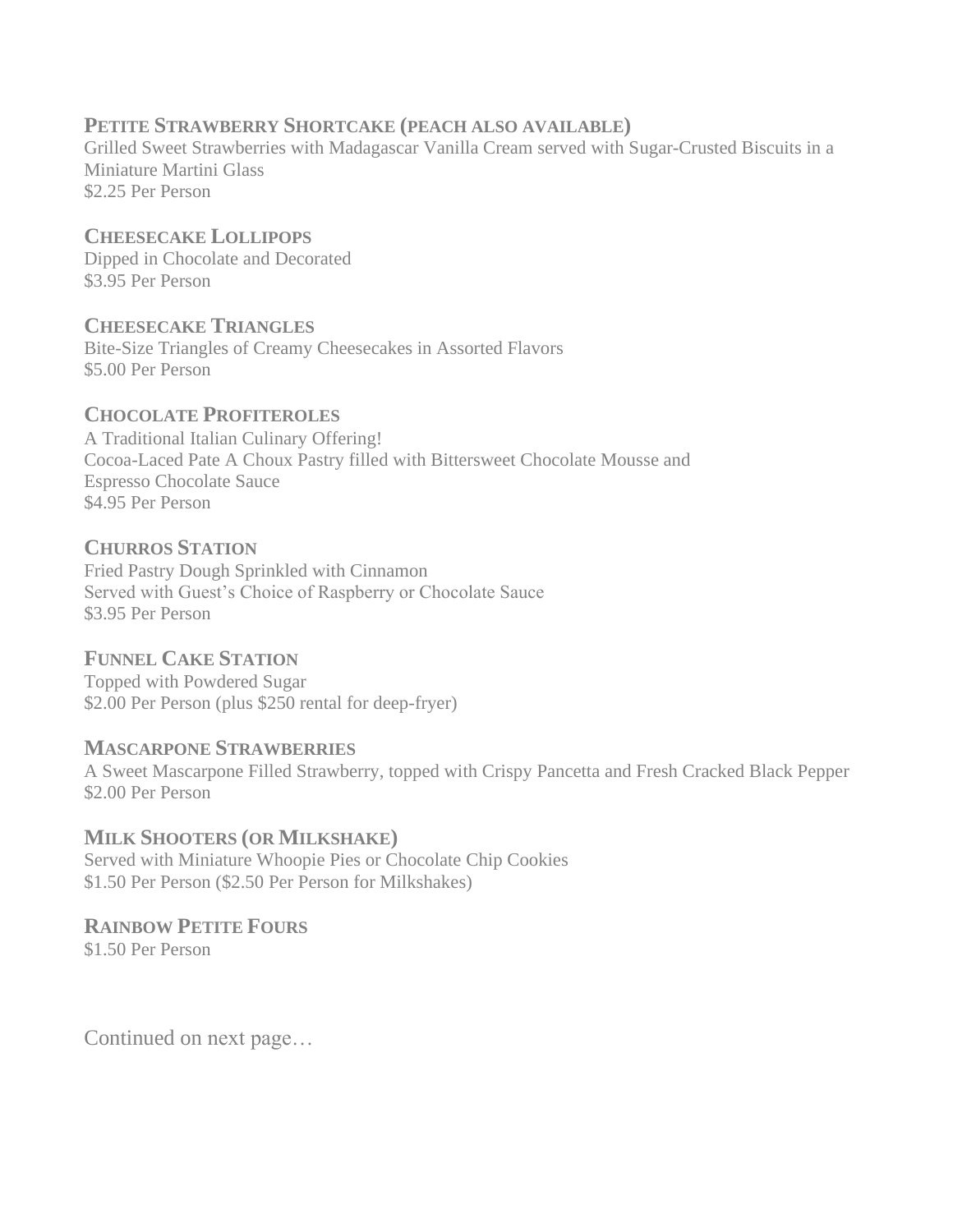Served Desserts

 *Note: Selections may be combined to create a customized dessert tasting plate. Pricing will vary based upon the number and type of selections.*

# **CHOCOLATE PROFITEROLES**

Cocoa Laced Pâte à Choux Pastry Filled with Bittersweet Chocolate Mousse and Espresso Chocolate Sauce \$4.95 Per Person

## **NEW YORK-STYLE CHEESECAKE**

\$7.00 Per Person; \$8.50 Per Person with Fruit Topping

## **CARAMELIZED APPLE SHORTCAKE**

Caramelized Apple Slices and Madagascar Vanilla Cream served with Sugar-Crusted Biscuits in a Martini Glass \$5.95 Per Person

## **STRAWBERRY SHORTCAKE (PEACH ALSO AVAILABLE)**

Grilled Strawberries and Madagascar Vanilla Cream with Sugar-Crusted Biscuits in a Martini Glass \$5.25 Per Person

### **BANANAS FOSTER BREAD PUDDING**

Rich Bread Pudding Laced with Cinnamon, Topped with Fresh Bananas Foster Sauce \$5.50 Per Person

# **APPLEDORE ISLAND CRISP**

Cinnamon Scented Crispy Crust, with Vanilla Bean Ice Cream and Caramel Drizzle \$4.50 Per Person

# **TRIPLE CHOCOLATE CHARLOTTE**

Layers of Dark, Semi-Sweet and White Chocolate Mousse Nestled Upon a Layer of Moist Dark Chocolate Sponge Cake and Finished with a Poured Semi-Sweet Chocolate Glaze \$6.90 Per Person

# **LAYER CAKES**

Bailey's Irish Cream Cake, Chocolate Chambord Layer Cake, Pineapple Upside Down Cake Strawberries Romanoff Layer Cake, Tiramisu, White Chocolate Mousse Layer Cake \$4.95 - \$8.50 Per Person